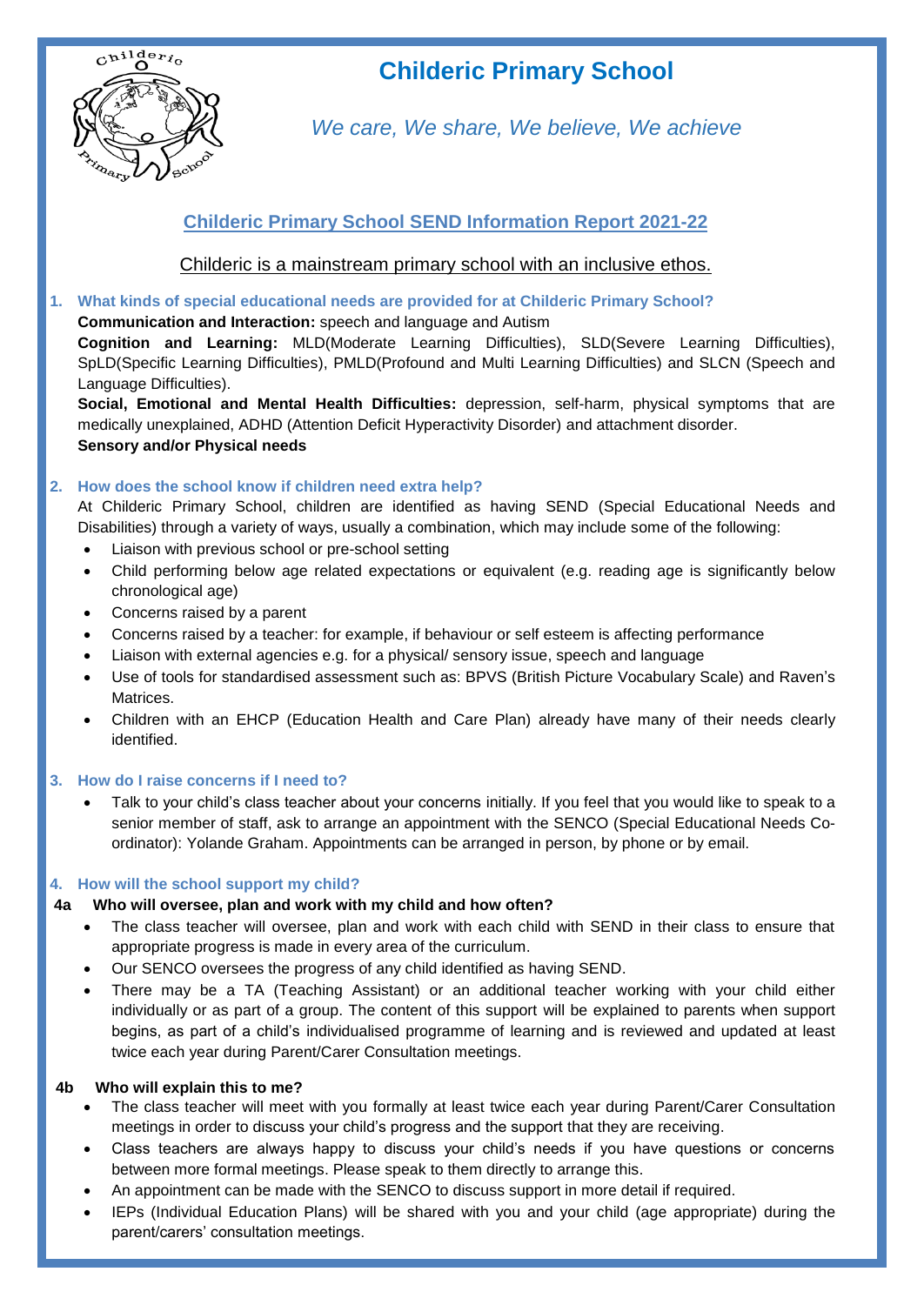#### **5. What support will there be for my child's overall wellbeing?**

#### **5a What is the pastoral, medical and social support available in the school?**

- We are an inclusive school that holds a child's emotional and spiritual development as a priority.
- The class teacher has overall responsibility for the pastoral, medical and social care of every child in their class.
- Our curriculum includes weekly circle time as part of our PSCHE (Personal Social Health and Citizens Education) curriculum. The Roots of Empathy programme is a particular focus for the Year 5 pupils as part of their PSHCE curriculum.
- We offer Time2Talk where children can talk in confidence to the Community Support Manager (Valarie Williams) about any worries or concerns they may have.
- We have a Pastoral Support Manager (Darrell Queeley) who offers support to children with barriers to learning.

#### **5b How does the school manage the administration of medicines?**

- The school has a policy regarding the administration and managing of medicines. Parents can request a copy of this policy from the school office.
- If a course of prescribed medication is recommended by healthcare professionals and needs to be taken during the school day, parents are invited to come to school at the appropriate time to administer the medication. If this is not possible please contact the SENCO, Deputy Headteacher or the Headteacher to discuss alternative arrangements.
- If your child has a designated nurse, outside of school, due to specific needs, the nurse will regularly provide us with advice and support which may sometimes include providing us with a medical care plan. This may include administering medication, physical exercises etc.
- We have a number of support staff who hold first aid qualifications which are updated regularly.

#### **5c What support is there for behaviour, avoiding exclusion and increasing attendance?**

- We promote good behaviour and encourage the children to make the right choices in all they do.
- Our Pastoral Support Manager (Darrell Queeley) plays an important role in promoting good behaviour in and around the school. Our restorative justice programme is particularly significant in resolving upsets on the playground.
- We encourage the children to take on a range of significant roles in the school which not only further promotes their self-esteem but also helps with the smooth running of the school. Such roles include: Ambassadors (for Year 6 only), School Council members, Buddy Readers, Young Interpreters and Playground Buddies.
- We have a number of external services who provide us with advice and support, including Lewisham Outreach Service, Drumbeat ASD Outreach Service and the Speech and Language Therapy Service.
- Attendance of every child is monitored on a daily basis by the school. Lateness and absence are recorded and monitored by our admin team and shared with the attendance team in the London Borough of Lewisham who may take action if there is a cause for concern.
- Termly attendance and punctuality assemblies are held during which certificates are presented to those children with excellent attendance and punctuality.
- We are able to signpost parents to a range of external agencies who may be able to provide them with specific support including Early Help, Contact a Family and SENDIAS.
- Our Community Support Manager (Valarie Williams) is available to talk with parents about a range of issues and can signpost them to a range of support agencies.

#### **5d How will my child be able to contribute their views?**

- Children who have an IEP discuss their progress and targets when these are reviewed (age appropriate), as well as at the Parent/Carer's Target setting meetings.
- If your child has an EHCP, their views will be sought before any review meetings (as is age appropriate).
- Children are routinely asked to reflect on their learning and share how they feel they are progressing during the course of their daily learning journey.
- All children are provided with the opportunity to be voted onto the School Council as well as hold other positions of responsibility in the class and throughout the school including Buddy Readers, Playground buddies and Young interpreters.
- A pupil questionnaire is completed each year.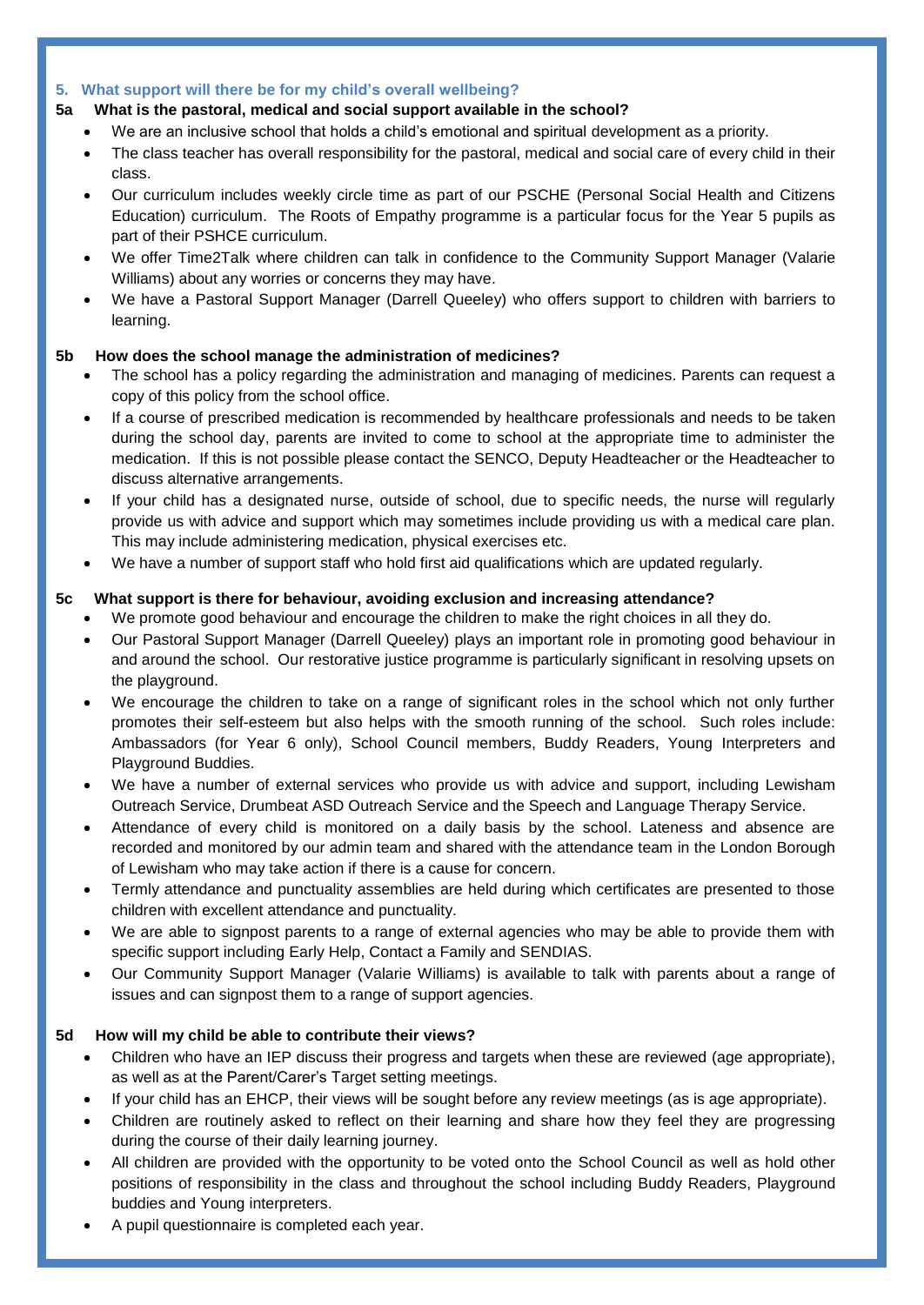#### **6. How accessible is the school environment?**

- Our school has an accessibility policy.
- We have a lift which makes all areas of the school accessible by wheelchair.
- Accessible toilet facilities are available.
- If you have specific access queries or concerns please speak with us.

#### **7. How will the curriculum be differentiated to match my child's needs?**

- Curriculum plans are available to parents on the school website, alongside ideas for how parents can support their child's learning outside of school.
- All learning activities within class are planned and differentiated at an appropriate level, so that all children are able to access learning according to their specific needs. On occasions the learning might be individually differentiated.
- The class teacher, alongside the SENCO, will discuss a child's needs and what support will be appropriate.
- Children with SEND will have access to the appropriate resources needed in order to help them to make progress e.g. phonic mats, coloured overlays, Numicon.
- The SENCO meets regularly with the Head and Deputy Headteacher to discuss and monitor the progress of children with SEND. The Governing Body is up dated regularly, particularly on how resources are being used.
- The Chair of Governors, Chris Owen, is the designated governor responsible for SEND. The Chair of Governors and the SENCO meet at least once per term. They discuss and share ideas about the progress children with SEND are making.
- The governors agree priorities for spending within the SEN budget, including the Pupil Premium, with the overall aim that all children receive the support that they need in order to make progress. This will include resourcing appropriate equipment and facilities.

#### **8. How will we know if this has had an impact?**

- Ensuring that the child is making progress academically against national/ age related expectations and that the gap is narrowing between them and their peers.
- By reviewing children's targets in IEPs and ensuring that they are being met.
- Through verbal feedback from the child, the parent and teacher to build a wider picture.
- Through children being removed from the SEN Register when they have made sufficient progress parents will always be informed if this has taken place.
- Termly Pupil Progress meetings enable the Headteacher, Deputy Headteacher, SENCO and Class Teachers to closely monitor the progress of specific groups of children including those with SEND.

## **9. How will I know how my child is doing and how will you help me to support my child's learning?**

- You are welcome to make an appointment to meet with either the class teacher or SENCO at any time throughout the year and discuss how your child is getting on. We can offer advice and practical ways that you can help to support your child at home.
- Coffee mornings for parents are held at the beginning of the year to discuss the forthcoming year including visits, trips and the curriculum on offer.
- Your child may have an Individual Education Plan that will have individual/group targets. This is discussed with you at the Parent/Carer Consultation which is held twice each year. The consultation will also provide suggestions as to how you can support your child's learning at home.
- All parents are offered an opportunity to discuss their child's progress during the Parent/Carer Consultation which is held twice each year.
- If your child has specific SEND they may have an EHCP. In such instances there will be regular meetings with the SENCO at least once a term and a formal meeting will take place to discuss your child's progress and a report will be written at least annually during the Annual Review process.

#### **10. How does the school know how well my child is doing?**

- As a school we track and analyse the children's progress in learning against national expectations and age related expectations on a termly basis.
- The class teacher continually assesses each child and notes areas where they are improving and where further support is needed. As a school, we track children's progress from entry at Year R through to Year 6, using a variety of different formal and informal assessments.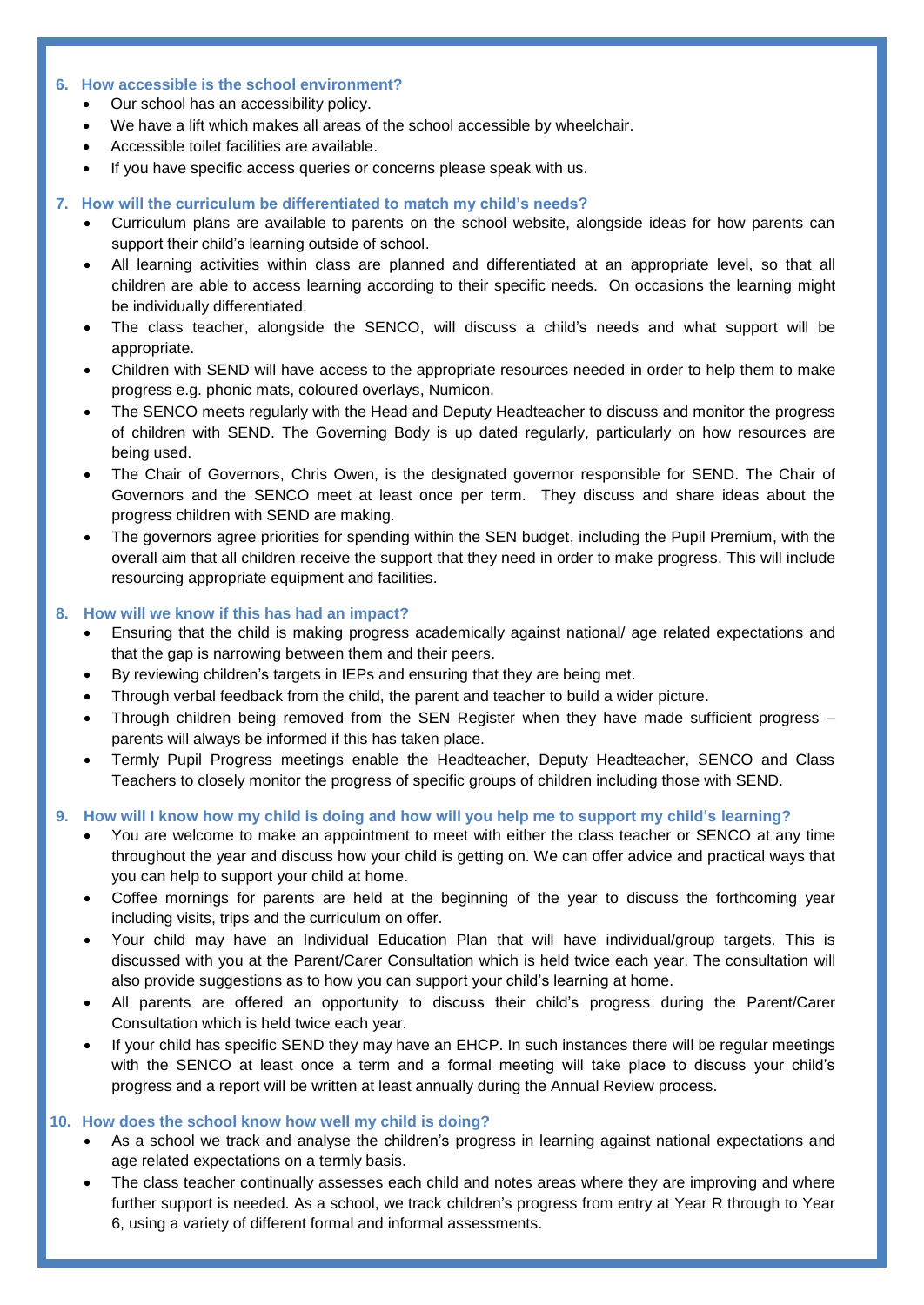- Pupil Progress Meetings are held each term between the class teacher and the Head teacher Deputy Headteacher and SENCO. In these meetings, discussion takes place about which children are making expected progress and which children are not and the reasons. In discussing the children who are causing concern, possible solutions and actions are considered and put into place.
- Where specific needs are apparent, the school has a range of assessments which can be used to explore a child's strengths and difficulties in more depth, for example BPVS, Ravens and Reading Age assessments.

#### **11. How will my child be included in activities outside the classroom, including school trips?**

- All children are included in all parts of the school curriculum and we aim for all children to be included on all school trips. We will provide the necessary support to ensure that this is successful and may discuss this in advance with parents. In some instances it might be necessary/ appropriate for a parent/carer to accompany a child on a school trip, depending upon the child's individual needs.
- A risk assessment is carried out prior to any off site activity to ensure everyone's health and safety will not be compromised.
- We provide a Breakfast Club each morning during term time. Please see the admin office for further information.
- We provide a range of after school clubs which are allocated on a first come first serve basis. Application forms are given to each child at the beginning of each term. It is advisable to let the admin office have your application form as soon as possible as the clubs tend to fill up very quickly.

#### **12. How will the school prepare and support my child when joining the school or transferring to a new school?**

- We encourage all new children to visit the school prior to starting.
- We can create 'social stories' with/for the children if transition is likely to prove challenging.
- For children starting in Reception, the Headteacher holds a meeting for parents in addition to planning a series of visits for children throughout the second half of the Summer Term, in order to help children, parents and staff get to know each other.
- A transition program for Nursery children transferring to our Reception Class include visits to each establishment and the SENCO will visit the setting as necessary.
- We liaise closely with the staff when receiving and transferring children to and from different schools, ensuring all relevant paperwork is passed on and all specific needs are discussed and understood.
- If your child has specific needs then the EHCP review will be used as a transition planning meeting to which we will invite staff from both schools.
- Transition between year groups and key stages within the school will be dealt with as part of our annual programme of transition and handover to the next class teacher.
- For children with specific needs, they will have a transition social story to help them manage the change.
- At any point where a child with SEND is preparing to leave our school, we would seek to arrange additional visits for the child in question to support smooth transition. Many secondary schools also run programmes specifically tailored to aid transition for the more vulnerable pupils at the end of the primary stage of education.

#### **13. What specialist services and expertise are available at or accessed by the school?**

- Our SENCO is a qualified and experienced teacher.
- Within the school we have a culture of sharing good practice and expertise; this enables us to ensure our staff have as much knowledge as possible within the field of supporting children with SEND.
- The environment is designed to support children with individual needs e.g. visual timetables, individual workstations etc as required.
- As a school we work closely with a range of external agencies who provide us with support and advice on how best to meet the needs of all our children but particularly those with complex special educational needs. Such external agencies include: Lewisham Outreach team, Drumbeat ASD Outreach team, Educational Psychology service, the Specific Learning Difficulties team, Early Help, Social Care and Children's Centre. The support we receive from the Health services include: GPs, school nurse, CAMHS (Child and Adolescent Mental Health Service), clinical psychologist, paediatricians, speech and language therapists, occupational and physiotherapists.